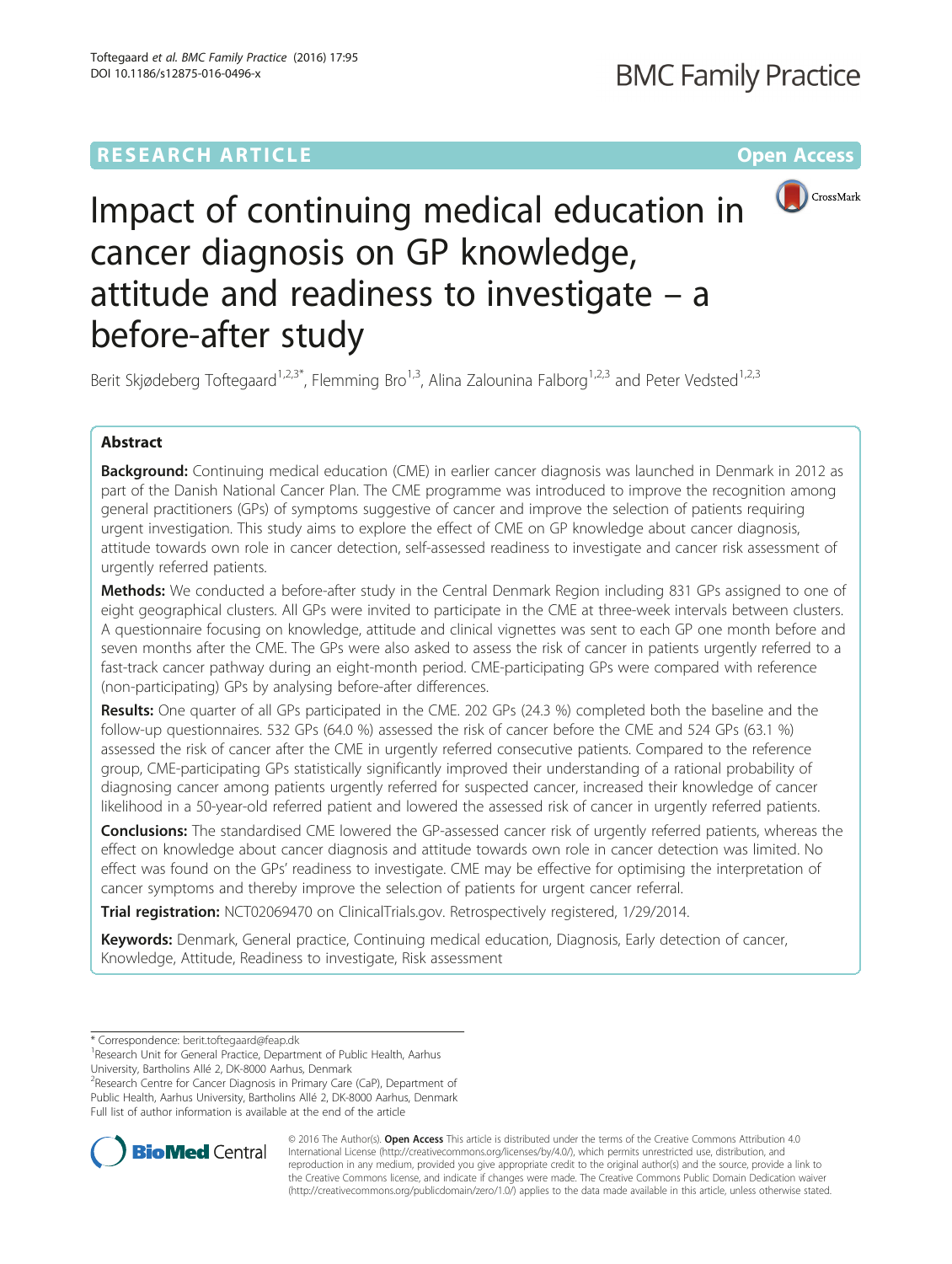# Background

Increasing evidence indicates that timely detection can improve cancer survival [\[1](#page-9-0)–[3](#page-9-0)]. Urgent referral to cancer investigation was established in Denmark in 2008 [\[4](#page-9-0)], but successful effect of such initiative depends on the patient referral patterns in general practice. As 85 % of cancer patients initially present symptoms to their general practitioner (GP) [[3, 5](#page-9-0)], timely referral may be improved by optimising the GPs' recognition and interpretation of symptoms as this might lead to earlier diagnosis of cancer. A major challenge for the GP is that most of the symptoms which could signal cancer have a benign cause [[6](#page-9-0)]. Each time such a patient is seen in consultation, the GP must evaluate the risk of cancer, consider the need for investigations and assess the degree of urgency [[7](#page-9-0)]. Therefore, the GP operates under an integrated risk model which considers both basis risk (e.g. patient age, gender and family history) and added risk (e.g. presence or absence of symptoms, clinical findings and test results) [\[8\]](#page-9-0). The latest Danish national cancer plan, which was adopted in 2012, launched a continuing medical education (CME) programme in earlier cancer diagnosis to support and further develop the GPs' decision-making strategies for referral. A specific CME intervention was developed [\[9](#page-9-0)] and implemented based on the available evidence [\[10](#page-9-0)–[12\]](#page-9-0). The CME focused on several issues, including the diagnostic process in general practice, symptom risk assessment tools (RATs) [[13](#page-9-0), [14](#page-9-0)] and risk of false reassurance when interpreting the results of chest X-rays [[15](#page-9-0), [16\]](#page-9-0) and gynaecological examinations [\[14](#page-9-0)].

Enhanced knowledge may provide improved understanding of diagnosing cancer, which may change the GP's attitude towards own role in cancer detection. Still, attitudes and readiness to investigate are also influenced by the cultural settings and the organisational system in which the GP operates as a gatekeeper to secondary care [[17, 18](#page-9-0)]. However, to our knowledge, no former studies have measured the effect of a specific CME on knowledge, attitude and intentions in the same study, with the same GP participants and intervention.

The aim of this study was 1) to analyse the effect of a standardised CME in earlier cancer diagnosis on the GPs' knowledge about cancer diagnosis and 2) to assess the GPs' attitudes towards own role in cancer detection. We also intended 3) to analyse whether the CME changed the GPs' self-assessed readiness to investigate hypothetical symptomatic patients and 4) to assess the impact of the CME on the GPs' cancer risk assessment of patients urgently referred for cancer suspicion.

# Methods

# Setting

The study was performed in one of five Danish regions, the Central Denmark Region, with 1.27 million inhabitants, 417 general practices and 831 GPs. In Denmark, GPs own their own practice and operate under a publicly funded mixed remuneration scheme based on a collective agreement with the Danish regions [[19\]](#page-9-0). All GPs have a contract with the public health insurance, which ensures more than 90 % of their earnings. Part of the agreement includes remuneration for participation in CME. Most citizens (98 %) are listed with a specific general practice, and the GP must first be consulted if a citizen needs (free) medical advice, except for emergencies. Therefore, GPs act as gatekeepers to hospitals and private specialists.

### Intervention: continuing medical education

The planning of the CME was initiated by a multidisciplinary team. A working group was established to operationalise the CME, which has been described elsewhere [[9\]](#page-9-0). The CME consisted of a 3-h session with a multifaceted teaching approach [\[12](#page-9-0)]. The key aim of the CME was to optimise cancer-related referrals from general practice to hospitals by reducing the GPs' referral threshold and to increase their knowledge about cancer symptoms in an attempt to identify underlying cancers at an earlier stage. Barriers on GP-level were addressed in a reflective debate among the GPs [[9\]](#page-9-0). All GPs were provided with the available risk assessment charts on lung, colorectal, ovarian and prostate cancer [\[13](#page-9-0), [14](#page-9-0)]. However, the CME focused on earlier detection of all cancer types. The CME was conducted by a team of six persons with different health-care backgrounds [\[9\]](#page-9-0).

### Overall study design and recruitment of GPs

To increase CME attendance, geographical accessibility was ensured by conducting eight local meetings. All GPs in the region were assigned to one of eight clusters based on geography. All GP clusters were invited to the CME in the period of September 2012 to May 2013 with 3-week intervals. The Regional Cancer Quality Unit decided the random order in which the clusters were offered the CME intervention. The CME was announced by mail invitations two months and again one month before the CME was planned to take place. Each GP was registered upon arrival at the CME [[9\]](#page-9-0). We performed a before-after study embedded in a stepped-wedge enrolment of the CME intervention.

### Questionnaire data

GPs who had already responded to a similar questionnaire (International Cancer Benchmarking Partnership study, module-3 (ICBP-M3)) [[20\]](#page-9-0) in September 2012 were excluded, and 751 GPs were invited to complete the baseline questionnaire. The GPs received an e-mail invitation with a link to the online survey one month before their CME was scheduled to take place. GPs who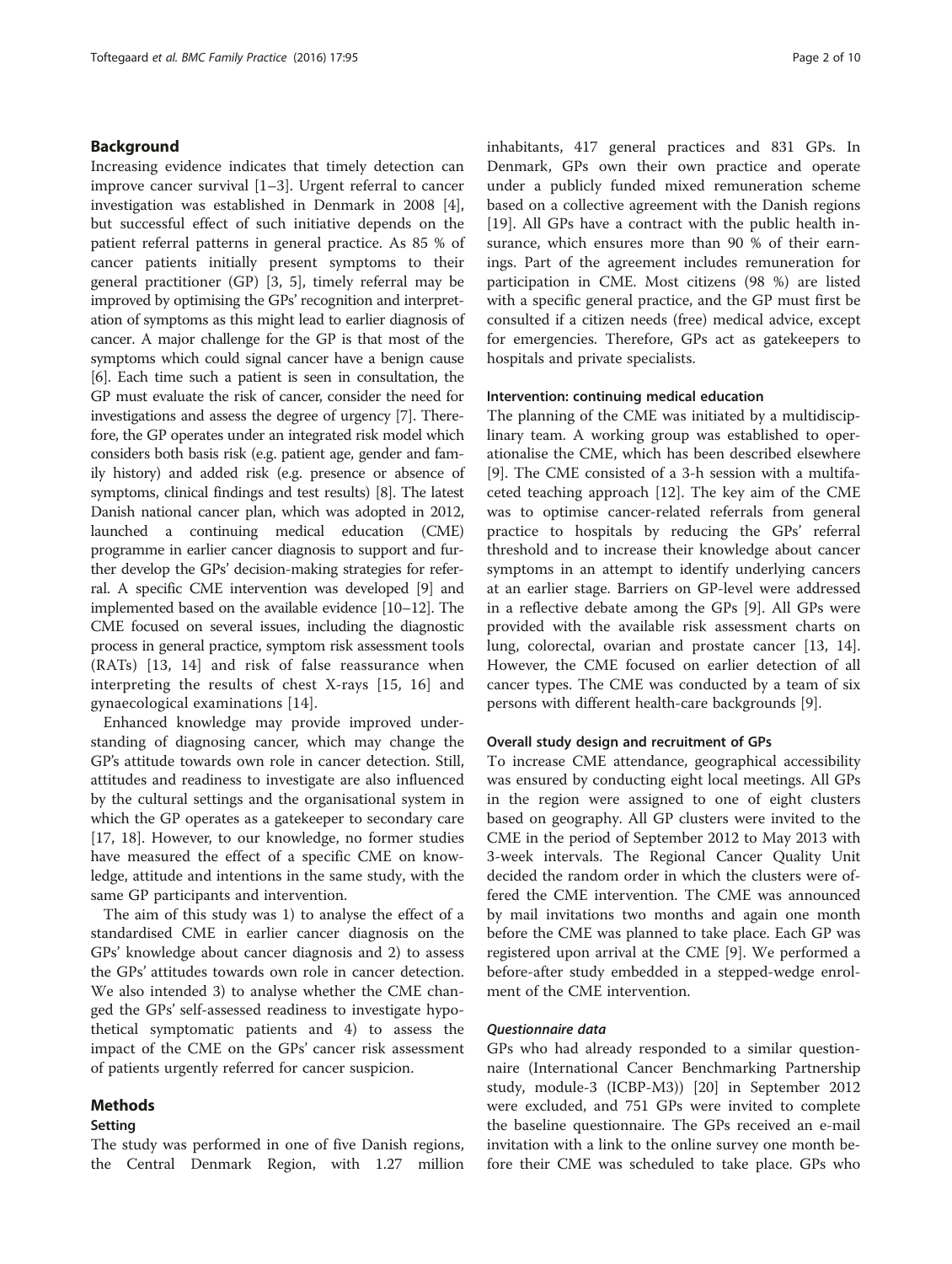responded to the baseline survey were invited to complete the follow-up questionnaire seven months after their CME date. Reminders were sent to nonrespondents 14 days after the primary invitation in both surveys. Remuneration was 33 euros for completing the baseline questionnaire and 17 euros for completing the follow-up questionnaire.

The online questionnaire consisted of single items and vignettes. The items were developed based on the elements included in the CME to measure the CME effect on knowledge about cancer diagnosis (6 items), attitude towards own role in cancer detection (7 items) and attitude towards practical aspects of urgent referral [[9\]](#page-9-0). The vignettes were validated and tested in the ICBP-M3 project [[20](#page-9-0)]. They measured readiness to investigate when a hypothetical patient presented with symptoms suggestive of lung cancer (two vignettes), colorectal cancer (two vignettes) or ovarian cancer (one vignette). The English versions of the vignettes were translated into Danish [\[9\]](#page-9-0).

### GP knowledge

GP knowledge about cancer diagnoses comprised 1) cancer as a condition with a low prevalence (one item), 2) positive predictive values (PPVs) for cancer of selected symptoms (two items), 3) diagnostic pitfalls (two items) and 4) initial cancer presentation (one item). The wording of each item initiated with "what is the likelihood that…" or 'what is the proportion of…" and the GP was requested to state the response as a percentage (0–100 %). Based on the available evidence, the research group agreed on the most appropriate response (MAR) test area as a percentage range for each of the six items (Additional file [1](#page-8-0)).

### GP attitude

The GP's attitude towards own role in cancer detection, which is related to the GP's interpretation of the balance between benefits and harms of early diagnostic testing, was measured by statements addressing the concerns about 1) overusing healthcare services or distressing the patient when an urgent referral does not result in a cancer diagnosis (two items), 2) risking over-diagnosis when ordering tests (one item), 3) communicating cancer risk with patient and fast-track coordinator (two items) and 4) exploring the GP's referral threshold for urgent cancer investigation (two items). The GP's attitude towards practical aspects of urgent referral was measured by statements addressing the GP's experience with 1) use of urgent referral (complicated and/or time-consuming), 2) delivery of written patient instructions and 3) use of information from the online cancer guideline. Responses were given on a 5-point Likert scale. The research group agreed to dichotomise the responses for each attitude item based on the two most appropriate responses (i.e.

agree/strongly agree) versus the remaining three response options including neutral.

#### GP readiness to investigate

The GPs were presented with two randomly chosen vignettes at baseline and another two vignettes at follow-up. Each vignette included a description of a patient's initial symptom presentation and asked the GP to decide which action to take. If the GP chose an expectant strategy, the case developed further and the patient returned with new and more severe symptoms [\[20\]](#page-9-0) (Additional file [2\)](#page-8-0).

### GP cancer risk assessment of urgently referred patients

All 831 GPs in the Central Denmark Region received a pad with 25 one-page forms. The GPs were requested to complete a form each time a patient was urgently referred for suspected cancer [\[9](#page-9-0), [21\]](#page-9-0) during an 8-month period (1 September 2012–1 May 2013). Patients investigated in a fast-track pathway were also identified in the patient administrative system for hospital care. If the GP form was missing for a patient identified in the register, the GP received a form for that particular patient and was requested to complete it.

The form included information about the patient's personal identification number, the date of referral and the GP's assessment of the patient's risk of cancer (0–100 %) at the time of the referral [[9\]](#page-9-0). Remuneration was 100 euros for completion of forms during the 8-month period. The form was processed using Teleform Version 8.0 (Cardiff Software Inc., San Marcos, CA, USA). Handwritten data were coded by the first author (BST) before scanning [\[22](#page-9-0)]. All optically scanned data were checked for outliers and discrepancies.

### Analyses

GPs were divided into a CME-participating group and a non-participating reference group. The time point for a CME-session was identical with the point for crossover from before to after, and thus it constituted a step in the before-after models. Data were collected before and after the CME to provide paired responses for each outcome variable. GP characteristics were described for the entire study base, for the GPs who completed baseline and follow-up surveys and for GPs who assessed cancer risk in referred patients.

Responses to attitude and knowledge items were presented as proportions of the GPs who responded most appropriately (Additional File [1](#page-8-0) for knowledge items). Attitude and knowledge levels before and after CME were compared within and between groups by conditional fixed-effects Poisson regression based on cluster-robust standard errors (SEs). Within-individual differences were used to estimate effects, and each GP was used as own control. We used the robust SEs to relax the assumption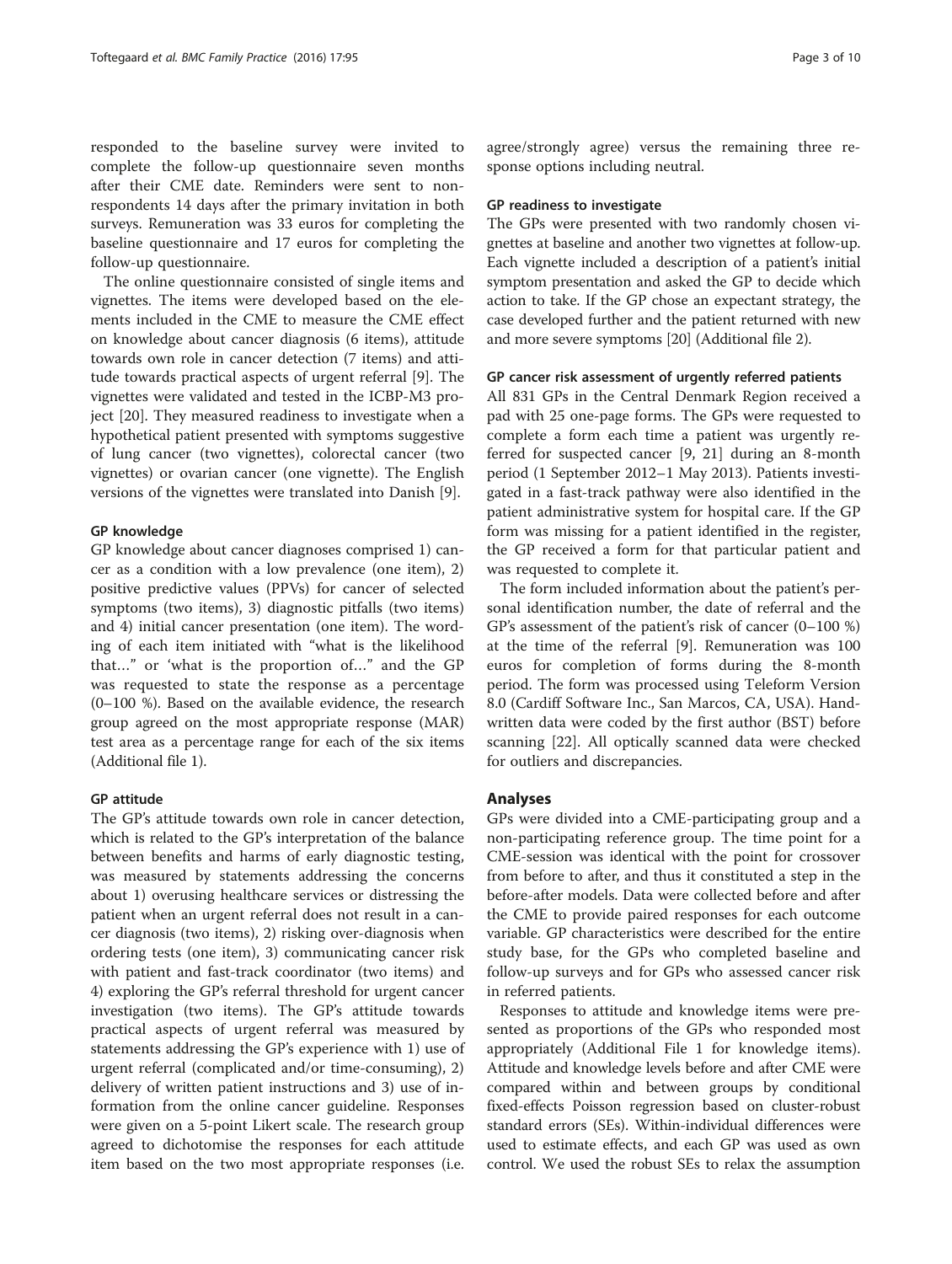behind the Poisson model that the variance was equal to the mean [[23](#page-9-0)]. The SEs were corrected for clustering at step level. Effects within groups were reported as risk ratios (RRs). Comparison of effects between groups was reported as a ratio of RRs.

GP readiness to investigate was analysed through the proportions of vignettes where the GP made a definitive action after first and after second phase. Because of the binary data format, comparisons of responses before and after CME were performed by using multilevel mixedeffects logistic regression to ensure that within-GP correlations were taken into account [\[24\]](#page-9-0). The model allowed for random effects at GP level. The time of observation (before and after CME) was treated as a fixed-effect variable. The effects within groups were reported as odds ratios (ORs). Comparison of effects between groups was reported as a ratio of the ORs. The analyses were adjusted for study step and type of vignette.

GP cancer risk assessment of urgently referred patients was described as mean risk with 95 % confidence interval (CI) and median with interquartile interval (IQI), as the population was not normally distributed. Comparisons of risk assessment before and after CME within and between groups were performed using multilevel mixed-effects linear regression. The model was fitted to take into account within-GP correlations and GP clustering in clinics. The time of observation (before and after CME) was treated as a fixed effect variable. To satisfy the assumptions of the model and be able to compare mean risks, the dependent variable was square root transformed. The analyses were adjusted for study step, patient gender and patient age.

All statistical analyses were performed using Stata software version 13.0 (StataCorp LP, College Station, TX, USA).

# Results

# Study population

The study base consisted of 831 GPs (Table 1). A total of 197 GPs (23.7 %) participated in the CME; they did not differ from the study base in age, but the CMEparticipating GPs were less likely to be male and solo GPs. Baseline and follow-up questionnaires were completed by 202 GPs (24.3 %). Of these, the CMEparticipating GPs were younger, less likely to be male and solo GPs, whereas reference GPs were younger, less likely to be female, but they did not differ in clinic type from the study base (Table 1). Due to technical difficulties with the online survey, 6 GPs were not able to complete both baseline and follow-up vignettes and were excluded from the vignette analyses (Fig. [1](#page-4-0)).

Cancer risk assessment of urgently referred patients was completed by 532 GPs (64.0 %) before the CME and 524 GPs (63.1 %) after the CME. The CME-participating GPs were less likely to be male and solo GPs, but did not differ in age, whereas the reference GPs did not differ in age, gender and clinic type compared to the study base (Table 1).

Table 1 Characteristics of GPs. Age, gender and type of clinic are shown for all GPs in the Central Denmark Region (study base), GPs responding to the knowledge and attitude questionnaire, GPs completing the vignettes and GPs assessing risk of cancer for continuous patients. GPs are divided into the CME-participating GPs and the reference GPs

|                                                                |            | GP characteristics          |                                    |                                       |  |  |
|----------------------------------------------------------------|------------|-----------------------------|------------------------------------|---------------------------------------|--|--|
|                                                                | N(%        | Mean age Years<br>(95 % CI) | Proportion of males %<br>(95 % CI) | Proportion of solo GPs %<br>(95 % CI) |  |  |
| Study base                                                     |            |                             |                                    |                                       |  |  |
| Total                                                          | 831 (100)  | 52.3 (51.7; 52.8)           | 54.3 (50.9; 57.7)                  | 24.1 (21.2; 27.0)                     |  |  |
| Reference GPs                                                  | 634 (76.3) | 52.4 (51.7; 53.0)           | 56.5 (52.6; 60.3)                  | 26.0 (22.6; 29.4)                     |  |  |
| CME-participating GPs                                          | 197 (23.7) | 51.9 (50.8; 53.0)           | 47.2 (40.2; 54.2)                  | 17.8 (12.4; 23.2)                     |  |  |
| GPs that completed knowledge and attitudes items               |            |                             |                                    |                                       |  |  |
| Reference GPs                                                  | 121(19.1)  | 49.8 (48.3; 51.4)           | 57.9 (48.9; 66.8)                  | 24.0 (16.3; 31.7)                     |  |  |
| CME-participating GPs                                          | 81(41.1)   | 50.7 (48.8; 52.5)           | 46.9 (35.8; 58.0)                  | 18.5 (9.9; 27.2)                      |  |  |
| GPs that completed vignettes                                   |            |                             |                                    |                                       |  |  |
| Reference GPs                                                  | 116(18.3)  | 49.9 (48.4; 51.5)           | 58.6 (49.5; 67.7)                  | 23.3 (15.5; 31.1)                     |  |  |
| CME-participating GPs                                          | 80 (40.6)  | 50.5 (48.7; 52.4)           | 47.5 (36.3; 58.7)                  | 18.8 (10.0; 27.5)                     |  |  |
| GPs that assessed risk of cancer on urgently referred patients |            |                             |                                    |                                       |  |  |
| Reference GPs, before                                          | 384 (60.6) | 51.6 (50.8; 52.4)           | 52.6 (47.6; 57.6)                  | 26.8 (22.4; 31.3)                     |  |  |
| Reference GPs, after                                           | 364 (57.4) | 51.7 (50.8; 52.6)           | 53.6 (48.4; 58.7)                  | 22.3 (18.0; 26.5)                     |  |  |
| CME-participating GPs, before                                  | 148 (75.1) | 51.6 (50.3; 52.9)           | 45.9 (37.8; 54.1)                  | 17.6 (11.4; 23.8)                     |  |  |
| CME-participating GPs, after                                   | 160 (81.2) | 51.9 (50.6; 53.1)           | 46.9 (39.1; 54.7)                  | 15.6 (9.9; 21.3)                      |  |  |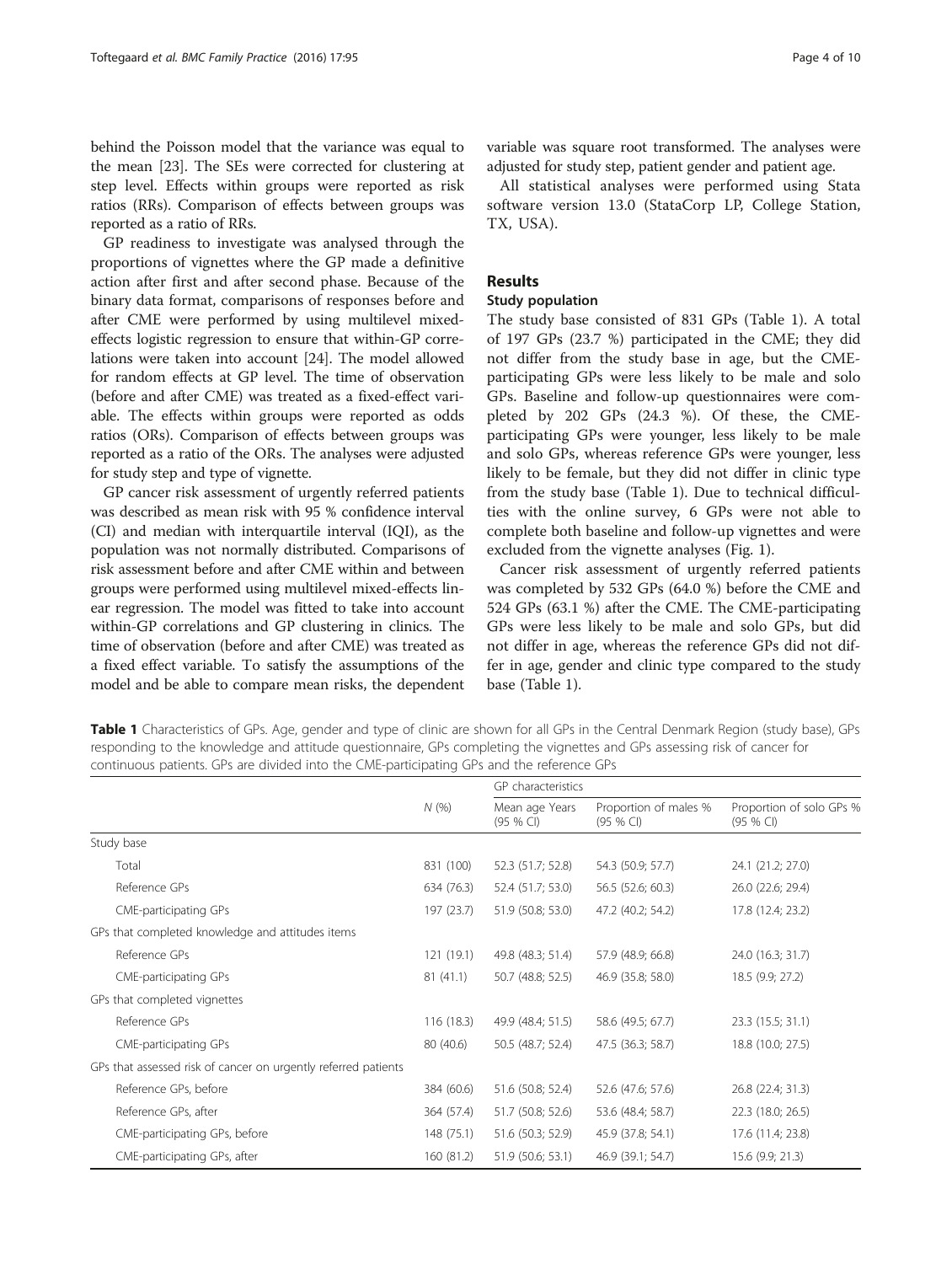<span id="page-4-0"></span>

# CME effect on GP attitude

The CME-participating GPs showed a statistically significant appropriate change in 2 of 7 items addressing the attitude towards own role in cancer detection compared to the reference GPs (Table [2\)](#page-5-0). After the CME, the participating GPs were more likely to disagree with the following two statements: 'If a patient referred by me to a cancer fast-track pathway turns out not to have cancer, unnecessary strain has been placed on the patient' and 'The more of the patients referred by me to a cancer fast-track pathway turn out to have cancer, the better a doctor I am'.

No differences were found for the 6 items addressing attitude towards practical aspects of urgent referral for suspected cancer (not reported in table).

### CME effect on GP knowledge about cancer diagnosis

The CME-participating GPs showed a statistically significant appropriate change in only 1 out of 6 items addressing GP knowledge about cancer diagnosis compared to the reference GPs. They increased their knowledge regarding the likelihood that a patient aged 50 would have cancer at the time of urgent referral (Table [3\)](#page-6-0). Although not significantly, the CMEparticipating GPs tended to have increased knowledge compared to the reference GPs on the likelihood that a patient aged 40 and above would have colorectal cancer the first time the patient presented unintended weight loss and newly onset constipation in general practice (Table [3](#page-6-0)).

# CME effect on GP readiness to investigate (vignettes)

The proportion of vignettes where GPs made a definitive action at the end of the second phase has been significantly increased within the CME-participating group, but no significant differences in before-after changes in self-assessed readiness to investigate were found between the two groups (Table [4\)](#page-7-0).

# CME effect on GP cancer risk assessment of urgently referred patients

The CME-participating GPs statistically significantly lowered their assessed risk of cancer in urgently referred patients compared to the reference GPs (Table [5\)](#page-7-0).

# **Discussion**

# Main findings

We found that one fourth of the GPs participated in a CME on earlier cancer diagnosis. The standardised CME lowered the GP-assessed cancer risk of urgently referred patients and showed a limited effect on the GPs' knowledge about cancer diagnosis and attitude towards own role in cancer detection. The CME had no effect on the GPs' self-assessed readiness to investigate or the GPs' attitude towards practical aspects of urgent referral.

# Strength and limitations

The before-after design with geographical clusters of GPs receiving CME in a random order three weeks a part made it possible to perform a robust evaluation with correction for baseline measures of a rather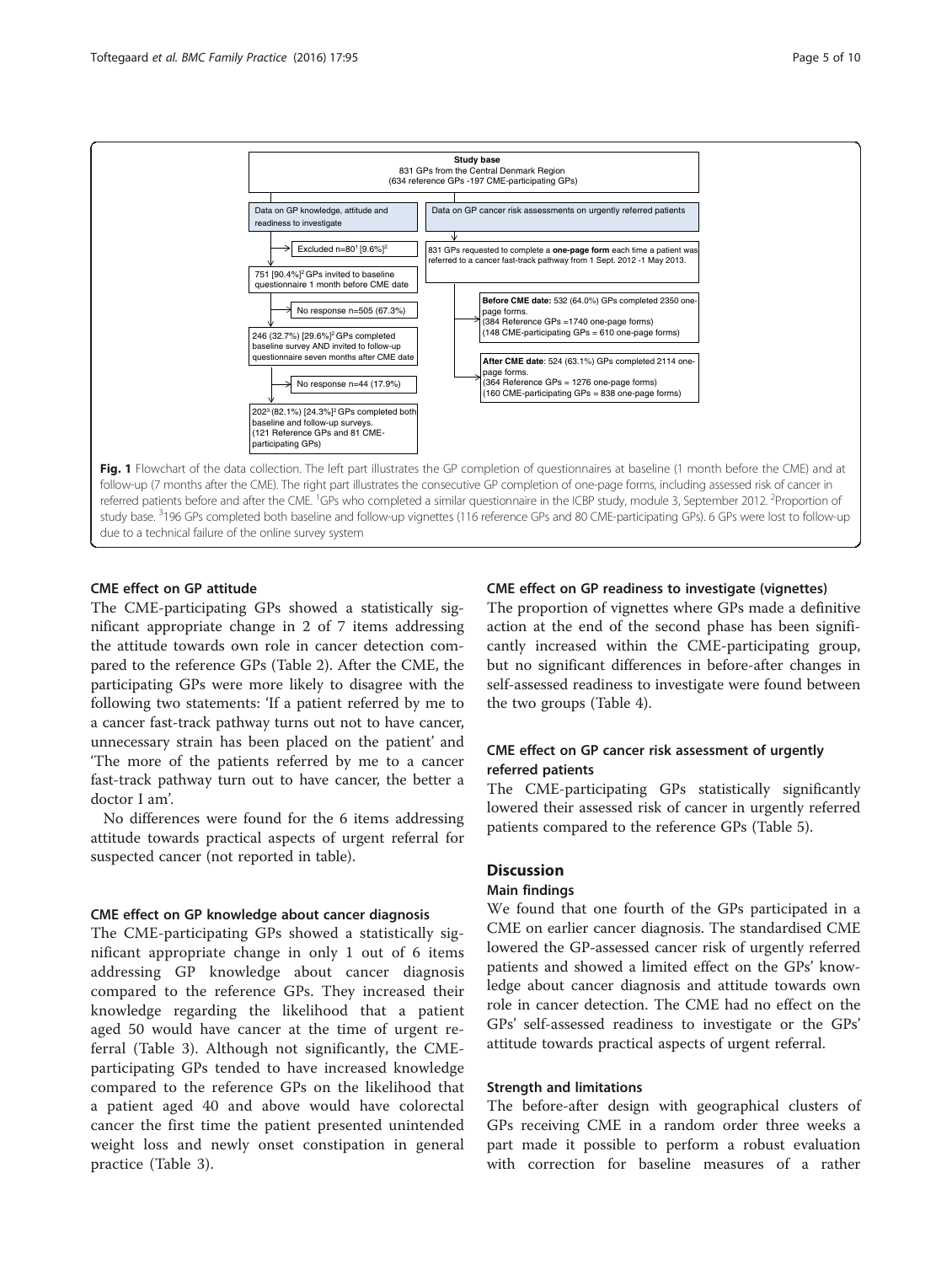|                                                                                                                                                              |                              | Reference group<br>$N = 121$ |            |                  | CME-Participating group<br>$N = 81$ |           |                  | Comparison<br>between<br>groups |
|--------------------------------------------------------------------------------------------------------------------------------------------------------------|------------------------------|------------------------------|------------|------------------|-------------------------------------|-----------|------------------|---------------------------------|
|                                                                                                                                                              |                              |                              |            |                  |                                     |           |                  |                                 |
|                                                                                                                                                              | Most appropriate answers     | Before<br>After              |            | Before vs. after | Before                              | After     | Before vs. after | RR1/RR0 (p*)                    |
|                                                                                                                                                              |                              | % (n)                        | % (n)      | $RRO(p*)$        | % (n)                               | % (n)     | $RR1(p*)$        |                                 |
| If a patient referred by me to a cancer<br>fast-track pathway turns out not to<br>have cancer, it is overuse of health<br>services.                          | Strongly disagree - disagree | 86.8 (105)                   | 84.3 (102) | 0.97(0.419)      | 81.5 (66)                           | 87.7 (71) | 1.08(0.163)      | 1.11(0.241)                     |
| If a patient referred by me to a cancer<br>fast-track pathway turns out not to<br>have cancer, unnecessary strain has<br>been placed on the patient.         | Strongly disagree - disagree | 83.5 (101)                   | 79.3 (96)  | 0.95(0.221)      | 75.3 (61)                           | 79.0 (64) | 1.05(0.275)      | $1.11$ (<0.001)                 |
| The more of the patients referred by<br>me to a cancer fast-track pathway<br>turn out to have cancer, the better<br>a doctor I am.                           | Strongly disagree - disagree | 57.9 (70)                    | 62.0(75)   | 1.07(0.224)      | 59.3 (48)                           | 79.0 (64) | 1.33(0.003)      | 1.24(0.013)                     |
| I am a good doctor when I refer a<br>patient to a cancer fast-track<br>pathway based on a reasonable<br>suspicion, as it quickly clarifies<br>the suspicion. | Strongly agree- agree        | 81.0 (98)                    | 81.8 (99)  | 1.01(0.823)      | 86.4 (70)                           | 82.7(67)  | 0.96(0.397)      | 0.95(0.537)                     |
| I am reluctant to order tests<br>because of the risk of<br>over-diagnosis.                                                                                   | Strongly disagree - disagree | 75.2 (91)                    | 75.2 (91)  | 1.00(1.000)      | 71.6 (58)                           | 75.3 (61) | 1.05 (0.308)     | 1.05(0.314)                     |
| I find it hard to mention cancer<br>suspicion to a patient with<br>alarm symptoms of cancer.                                                                 | Strongly disagree - disagree | 81.0 (98)                    | 83.5 (101) | 1.03(0.402)      | 74.1 (60)                           | 75.3 (61) | 1.02(0.704)      | 1.00(0.813)                     |
| I feel well prepared to<br>communicate with the<br>cancer pathway coordinators.                                                                              | Strongly agree- agree        | 82.6 (100)                   | 78.5 (95)  | 0.95(0.224)      | 79.0 (64)                           | 77.8 (63) | 0.98(0.806)      | 1.03(0.697)                     |

<span id="page-5-0"></span>Table 2 The CME effect on GPs' attitude towards own role in cancer detection. The proportion of GPs responding most appropriately is shown for each of the items; one month before (Before) and seven months after (After) the CME. GPs are divided into two groups: CME-participating group and reference group. An effect within a group is shown as a risk ratio (RR0 for the Reference group; RR1 for the CME-participating group). Comparisons between groups are shown as ratio of risk ratios (RR1/RR0)

Bold = significance level of  $p \le 0.05$ . \*corrected for clustering at the study-step-level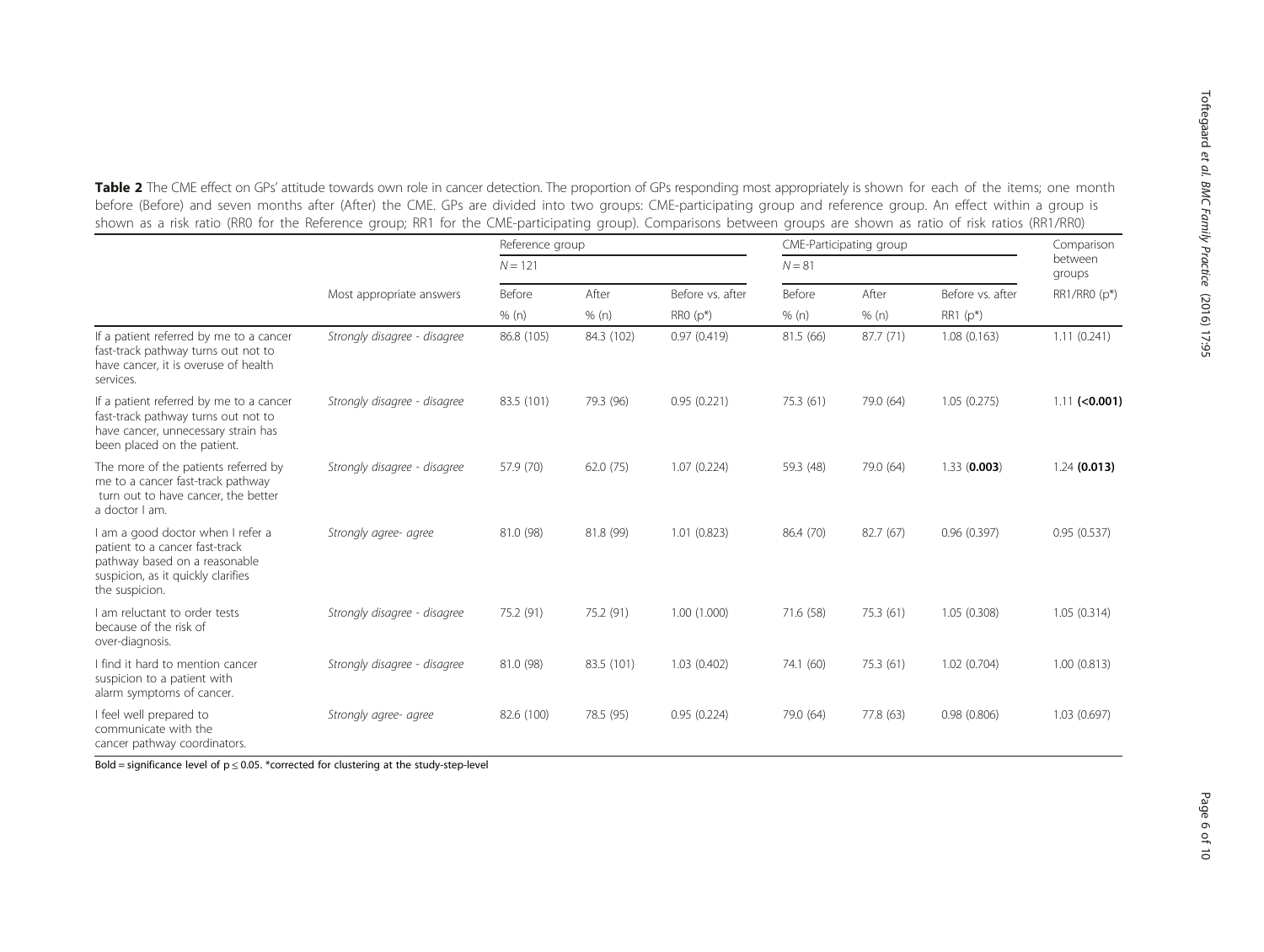|                                                                                                                                                                                                             | <b>MAAA</b> | Reference group<br>$N = 121$ |                |                               | CME Participating group<br>$N = 81$ |           |                  | Comparison<br>between<br>groups |
|-------------------------------------------------------------------------------------------------------------------------------------------------------------------------------------------------------------|-------------|------------------------------|----------------|-------------------------------|-------------------------------------|-----------|------------------|---------------------------------|
|                                                                                                                                                                                                             |             |                              |                |                               |                                     |           |                  |                                 |
|                                                                                                                                                                                                             |             | Before<br>% (n)              | After<br>% (n) | Before vs. after<br>$RRO(p*)$ | Before                              | After     | Before vs. after | $RR1/RR0(p*)$                   |
|                                                                                                                                                                                                             |             |                              |                |                               | % (n)                               | % (n)     | $RR1(p*)$        |                                 |
| What is the likelihood that a 50-year-old<br>patient having cancer at the time you<br>choose to refer the patient to a cancer<br>fast-track pathway?                                                        | $2 - 10%$   | 29.8 (36)                    | 38.8 (47)      | $1.31$ (<0.001)               | 23.5 (19)                           | 65.4 (53) | $2.79$ (<0.001)  | 2.13(0.009)                     |
| What is the likelihood that a patient<br>aged 40 years or more, who is smoker,<br>has lung cancer the second time s/he<br>presents with haemoptysis in your<br>practice?                                    | $5 - 20%$   | 33.1 (40)                    | 34.7 (42)      | 1.05 (0.698)                  | 33.3 (27)                           | 58.0 (47) | 1.74(0.010)      | 1.63(0.160)                     |
| What is the likelihood that a patient<br>aged 40 years or more has colorectal<br>cancer the first time that s/he presents<br>with unintended weight loss and new<br>onset of constipation in your practice? | $2 - 6$ %   | 8.3(10)                      | 9.9(12)        | 1.19(0.039)                   | 6.2(5)                              | 28.4 (23) | $4.6$ (<0.001)   | 3.83 (0.055)                    |
| What is the likelihood that a lung<br>cancer cannot be detected on a chest<br>x-ray at the time of diagnosis?                                                                                               | $\geq$ 15 % | 81.8 (99)                    | 86.0 (104)     | 1.05(0.741)                   | 76.5 (62)                           | 81.5 (66) | 1.06(0.243)      | 1.07(0.309)                     |
| What is the proportion of patients with<br>colorectal cancer who presented an<br>alarm symptom as the first sign of the<br>disease to his/her general practitioner?                                         | ≤60 %       | 81.8 (99)                    | 86.0 (104)     | 1.05 (0.449)                  | 82.7 (67)                           | 90.1(73)  | 1.09(0.006)      | 1.04(0.614)                     |
| What is the proportion of patients with<br>ovarian cancer who can be detected<br>by a pelvic examination (palpation) in<br>general practice at the time of diagnosis?                                       | 541%        | 90.0 (110)                   | 94.2 (114)     | 1.04 (0.078)                  | 85.2 (69)                           | 92.6(75)  | 1.09(0.012)      | 1.05(0.322)                     |

<span id="page-6-0"></span>Table 3 The CME effect on GPs' knowledge about cancer diagnosis. The proportion of GPs responding most appropriately (MAAA) is shown for each item; one month before (Before) and seven months after (After) the CME. GPs are divided into two groups: CME-participating group and reference group. An effect within a group is shown as a risk ratio (RR0 for the Reference group; RR1 for the CME-participating group). Comparisons between groups are shown as ratio of risk ratios (RR1/RR0)

Bold = significance level of  $p \le 0.05$ . \*corrected for clustering at the study-step-level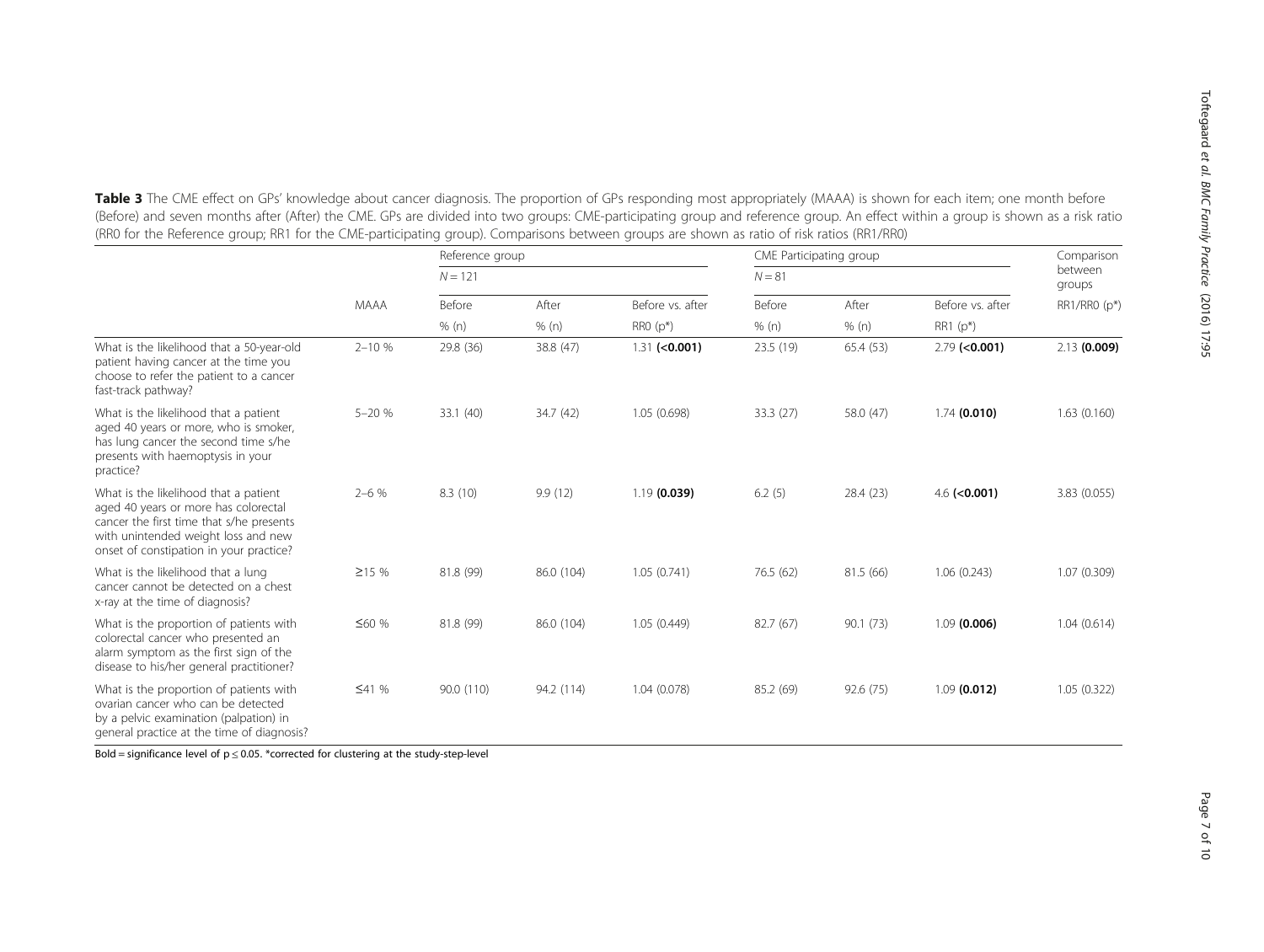<span id="page-7-0"></span>Table 4 The CME effect on GPs' self-assessed readiness to investigate. The proportions of vignettes where the GP made a definitive action after first or second phase of the vignette; one month before (Before) and seven months after (After) the CME. GPs are divided into two groups: CME-participating group and reference group. An effect within a group is shown as an odds ratio (OR0 for the Reference group; OR1 for the CME-participating group). Comparisons between groups are shown as a ratio of odds ratios (OR1/OR0)

|                                               | Reference group<br>N (vignettes) $= 232$<br>$N(GPs) = 116$ |            | Before vs. after | CME-participating group<br>N (vignettes) = $160$<br>$N(GPs) = 80$ |            |                  | Comparison<br>between<br>groups |
|-----------------------------------------------|------------------------------------------------------------|------------|------------------|-------------------------------------------------------------------|------------|------------------|---------------------------------|
|                                               | Before                                                     | After      |                  | <b>Before</b>                                                     | After      | Before vs. after | OR1/OR0*                        |
|                                               | % (n)<br>% (n)                                             |            | $ORO*$ (p)       | % (n)<br>% (n)                                                    |            | $OR1*(p)$        | (p)                             |
| Definitive action, at the end of first phase  | 37.9 (88)                                                  | 40.1(93)   | 1.19(0.444)      | 36.9 (59)                                                         | 43.8 (70)  | 1.70 (0.055)     | 1.43 (0.316)                    |
| Definitive action, at the end of second phase | 77.2 (179)                                                 | 77.6 (180) | 1.04(0.872)      | 81.9 (131)                                                        | 88.8 (142) | 2.02(0.043)      | 1.94 (0.119)                    |

Bold = significance level of  $p < 0.05$ . \*adjusted for a study-step and type of vignette

naturalistic experiment. Randomisation at an individual GP level was considered unfeasible due to interaction of GPs within practices. Furthermore, it was preferred to invite all GPs from one cluster to the same CME meeting because geographical acceptability had high priority, and two meetings in each cluster area was found unfavourable due to financial and time costs.

A principal strength is the well-defined study population of GPs described by age, gender and clinic type. Other factors of interest could have been the sociodemographic characteristics of the patient population.

The geographical clusters were divided into CMEparticipating and reference GPs based on the GP's choice of participation. Spill-over effect from the CMEparticipating GPs to the reference GPs could have underestimated the actual effect of the CME. Other initiatives could also have influenced the change from baseline to follow-up, although no competitive regional courses were offered in the study period. We attempted to correct for influence of calendar time by including study steps into the modelling of data.

A major strength is the standardised CME with a detailed description of CME elements, training process and context, which will allow primary health care settings elsewhere to use our findings and adapt them to their context.

Data was collected through a questionnaire developed ad hoc to assess the effect of the CME. The questionnaire included single items specifically targeting the content of the CME. This adaptation may be a potential weakness compared with instruments with established measurement properties, but we found it necessary because relevant validated measures were sparse. The questionnaire was developed in consideration of qualitative and quantitative pilot studies [[9\]](#page-9-0). As paired items were analysed before and after the CME, the possible bias from using ad hoc items was diminished.

The vignettes were developed and validated in an international primary care setting (ICBP-M3) [\[20](#page-9-0), [25](#page-9-0)]. Evidence suggests that using vignettes in a survey correlates well in clinical practice [[26\]](#page-9-0). The GPs were aware that the questionnaires aimed to evaluate a CME in early cancer diagnosis, and their responses might have been different in a blinded study. Such potential information bias may affect both baseline and follow-up responses in each of the two GP groups, but it is difficult to assess in which direction this may have affected the findings.

A limitation of the study is the modest response rate. As a consequence, selection bias may also affect the findings. We found evidence of such selection bias, but the effect is difficult to establish. Another limitation is

Table 5 The CME effect on GP cancer risk assessment when referring consecutive patients for urgent referral. The numbers of assessing GPs and assessed patients are shown together with the median (inter quartile interval (IQI)) and the mean (95 % CI) assessed risk of cancer before and after the CME. GPs are divided into two groups: CME-participating group and reference group. An effect within a group and comparisons between groups are shown as regression coefficients

|                         | Reference group   |                   |                                | CME-participating group | Comparison        |                                  |                                |
|-------------------------|-------------------|-------------------|--------------------------------|-------------------------|-------------------|----------------------------------|--------------------------------|
|                         | $N = 634$         |                   |                                | $N = 197$               | between<br>groups |                                  |                                |
|                         | Before            | After             | Before vs. after               | Before                  | After             | Before vs. after                 | Regression<br>coefficient* (p) |
|                         |                   |                   | Regression<br>coefficient* (p) |                         |                   | Regression<br>coefficient $*(p)$ |                                |
| GPs (n (%))             | 384 (60.6)        | 364 (57.4)        |                                | 148 (75.1)              | 160 (81.2)        |                                  |                                |
| Patients (n)            | 1740              | 1276              |                                | 610                     | 838               |                                  |                                |
| Median risk (% (IQI))   | $30(10-50)$       | $30(10-50)$       |                                | $30(10-50)$             | $15(10-50)$       |                                  |                                |
| Mean risk (% (95 % CI)) | 39.6 (38.1; 41.0) | 38.8 (37.1; 40.4) | $-0.17(0.063)$                 | 39.0 (36.6; 41.4)       | 27.4 (25.6; 29.3) | $-1.10$ (<0.001)                 | $-0.93$ (<0.001)               |

Bold = significance level of  $p < 0.05$ . \*adjusted for a study-step and patient's gender and age, on square root scale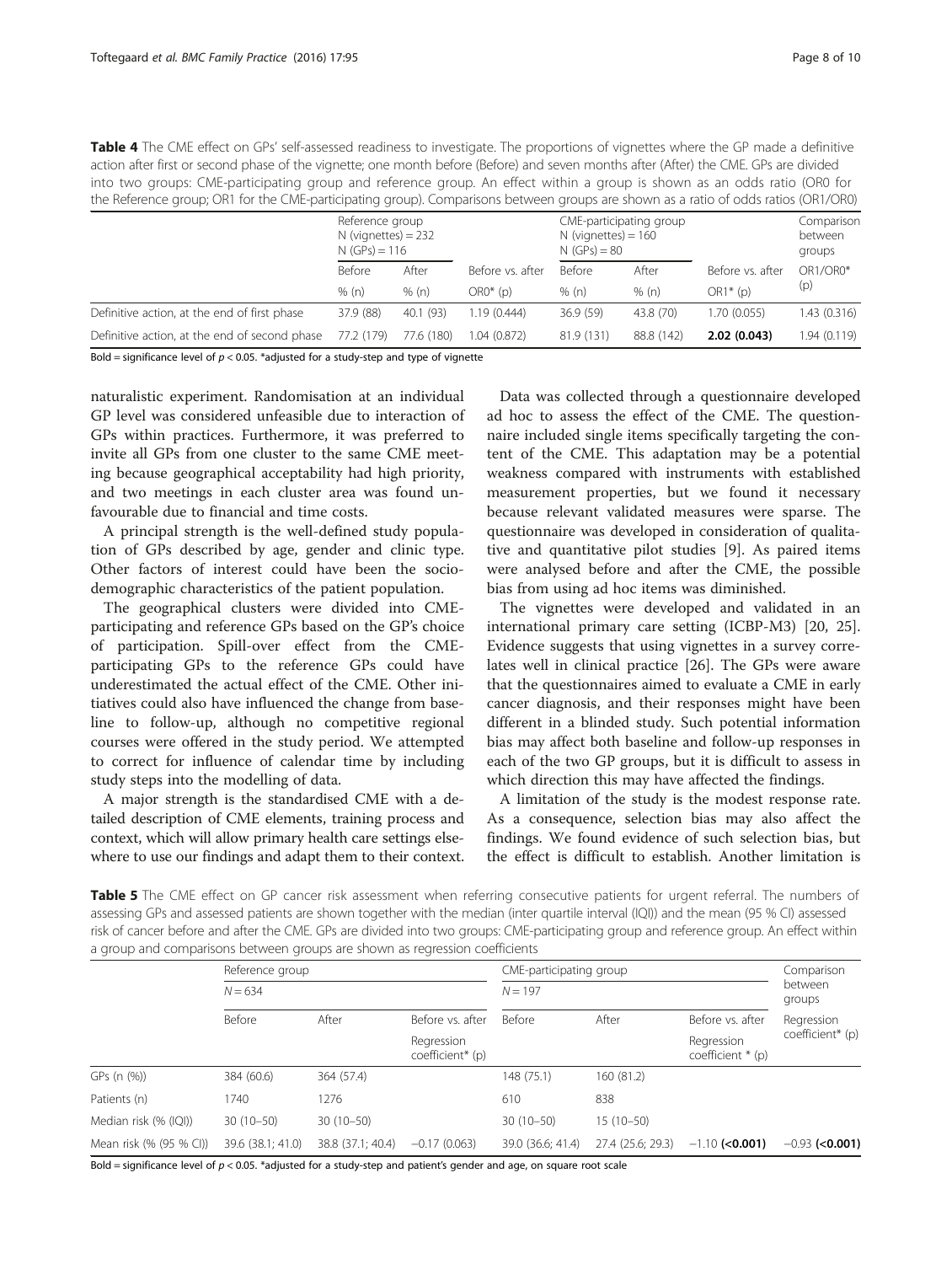<span id="page-8-0"></span>the low participation in the CME. GPs may generally select educational activities in areas of their interest and thus may already perform well in these areas [\[27](#page-9-0)]. Nevertheless, in this study, the reference GPs tended to response more appropriately at baseline, but we found no statistically significantly differences between the two groups when comparing the baseline responses.

Apart from GP knowledge and referral threshold, the GP-assessed cancer risk of an urgently referred patient depends on e.g. suspected cancer type, symptom severity, symptom duration and genetic disposition for cancer in combination with patient's age and gender. As we included nearly 4,500 urgently referred patients and adjusted for patient age and gender, the lack of adjustment can be neglected due to an equal variation of patients in each of the two GP groups both before and after the CME. The strategy of reminding the GPs of possible urgent referrals every second week on the basis of hospital registers ensured data completeness. Before being reminded, the reference GPs completed 40.0 % before and 38.6 % after the CME of the one-page forms, whereas the CME-participating GPs completed 47.2 % before and 50.2 % after the CME (not reported in the tables). Recall bias may have occurred when GPs were reminded as a later response may mean that the result of the investigation was known. However, the propensities of the prospective data were almost unchanged from before to after within group. Between groups, misclassification may exist as reference GPs responded less prospectively than the CME-participating GPs which may tend to underestimate the CME-effect.

The national strategy to improve early diagnosis of cancer included a lowering of the GPs' threshold for referring patients for further investigation. Our study indicated such an effect of the CME, which improved the GP-assessed cancer risk of a patient suspected for cancer at the time of referral. As the GPs had high baseline knowledge on diagnostic pitfalls and initial cancer presentation, the ceiling effect made it difficult to demonstrate an effect. Improvements may still be clinically relevant but the ceiling needs to be taken into account when deciding on interventions strategies, including considerations of making such CME activities compulsory.

### Comparison with other studies

To our knowledge, our study is the first to evaluate a comprehensive and primary-care-based intervention on knowledge, attitudes and intended behaviour related to earlier cancer diagnosis, with the same participants and intervention. However, some studies have assessed parts of our intervention. The use of RATs in general practice was evaluated in the UK and was associated with increased diagnostic activity [\[28](#page-9-0)]. In Denmark, the use of RAT for lung cancer as part of a CME was associated with increased referral rate to direct chest CT scan [\[29](#page-9-0)]. It is unknown whether the effect found in our study may persist over time. Still, the follow-up of 7 months is longer than in many other studies of educational effects [[12](#page-9-0)].

### Conclusion

The CME lowered the GP-assessed cancer risk of urgently referred patients and showed a limited effect on GPs' knowledge about cancer diagnosis and attitude towards own role in cancer detection; the CME had no effect on self-assessed readiness to investigate and GPs' attitude towards practical aspects of urgent referral. A standardised CME may be effective in changing both GP attitude and knowledge including risk assessment, which may be drivers for change in the clinical performance.

### Additional files

[Additional file 1: Table S1.](dx.doi.org/10.1186/s12875-016-0496-x) Evidence for the most appropriate response, the predefined most appropriate response area and the testing area for each of the knowledge items. (PDF 113 kb)

[Additional file 2: Table S2.](dx.doi.org/10.1186/s12875-016-0496-x) Description of the vignettes. (PDF 92 kb)

### Abbreviations

CI, confidence interval; CME, continuing medical education; GP, general practitioner; ICBP-M3, International Cancer Benchmarking Partnership, Module 3; IQI, interquartile interval; MAR, most appropriate response; OR, odds ratio; RAT, risk assessment tool; RR, risk ratio; SE, standard error

#### Acknowledgements

We thank Rikke Pilegaard and Jens Rubak, hospital-GP liaison advisors, Marianne Lentz, CME supervisor, and Gry Stie, academic coordinator at the Regional Cancer Quality Unit, for their contributions with the operationalisation of the CME programme.

We thank Anne Gammelgaard, specialised consultant at Quality and Informatics, Central Denmark Region, and the four radiology departments in Aarhus, Holstebro, Randers and Viborg for the data on patients referred to a fast-track pathway.

We thank Kaare Rud Flarup, data manager at the Research Unit for General Practice at Aarhus University, for creating the database, John Archibald, director of operations at Sigmer Technologies, for designing the online questionnaire and the ICBP Central Team for reuse of the vignettes. We thank the general practitioners from the Central Denmark Region who generously contributed with their time and experience to this study.

#### Funding

The project was supported by the Central Denmark Region Foundation for Primary Health Care Research (Praksisforskningsfonden), the Committee for Quality Improvement and Continuing Medical Education (KEU) of the Central Denmark Region, the Multi-Practice Committee (MPU) of the Danish College of General Practitioners (DSAM), the Danish Cancer Society and the Novo Nordisk Foundation. The sponsoring organisations were not involved in any part of the study.

#### Availability of data and material

The datasets analysed during the current study are stored in a secured research database and may be available upon presentation of formal approval.

#### Authors' contributions

BST, PV and FB planned the design of the study. BST conducted the data collection. AZF and BST performed the statistical analyses. BST wrote the first draft of the article. PV, FB and AZF critically reviewed the article and